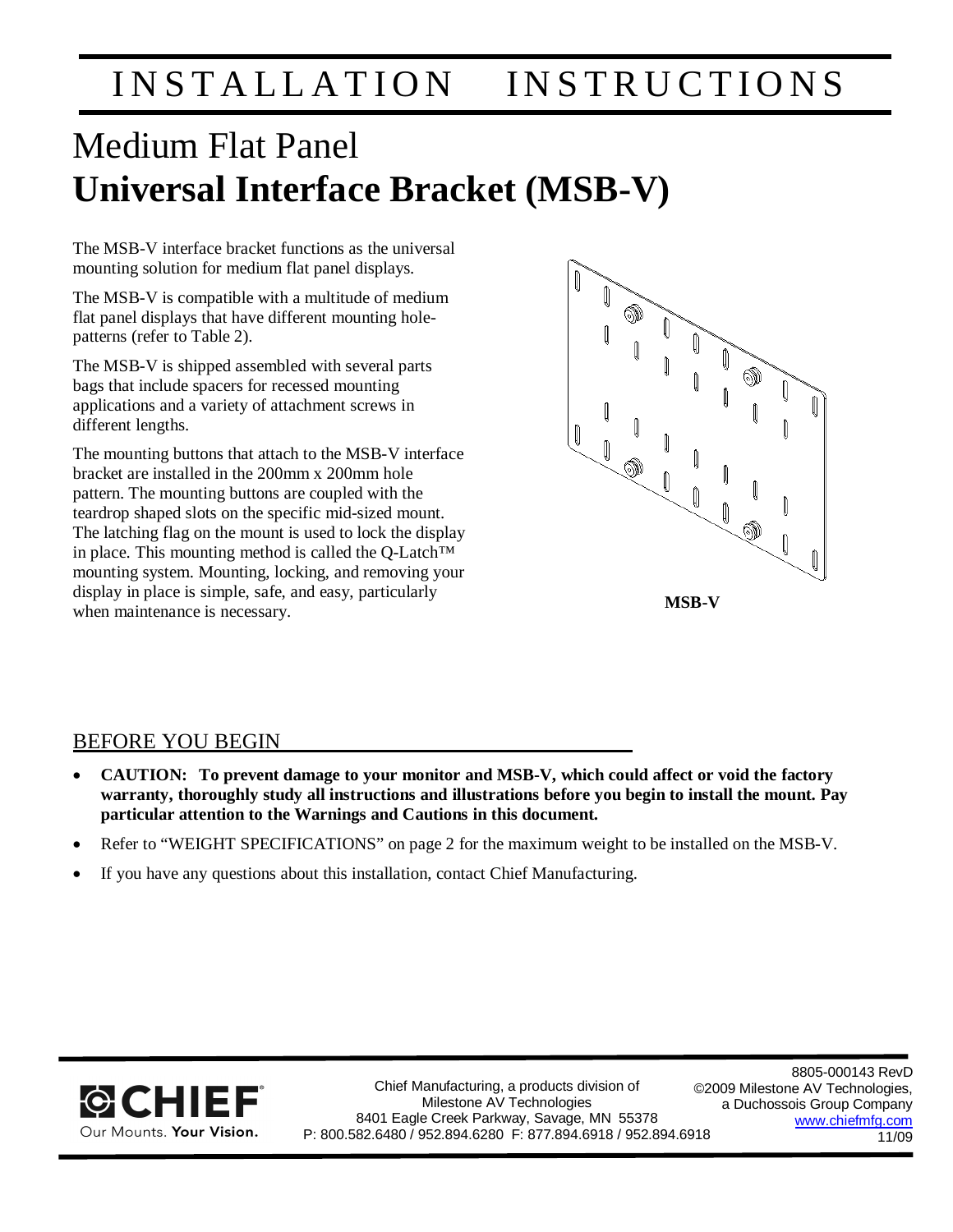# **IMPORTANT WARNINGS and CAUTIONS!**

- **WARNING A WARNING alerts you to the possibility of serious injury or death if you do not follow the instructions.**
- **CAUTION** A **CAUTION** alerts you to the possibility of damage or destruction of equipment if you do not follow the corresponding instructions.
- x **WARNING: Improper installation can result in serious personal injury! Make sure that the mounting surface structural members can support a redundant weight factor** *five times* **the total weight of the equipment. If not, reinforce the mounting surface structural members before installing the mount.**
- x **WARNING: You must use proper attaching hardware and installation procedures. Failure to use proper attaching hardware and installation procedures may result in equipment damage or serious personal injury.**
- x **WARNING: Be aware of the potential for personal injury or damage to the unit if it is not adequately mounted.**
- x **WARNING: The installer is responsible for verifying that the mounting surface structural members to which the mount is anchored will safely support the combined load of all attached components or other equipment.**
- x **WARNING: See "**WEIGHT SPECIFICATIONS**" on page 2.**
- **CAUTION** Check the unit for shipping damage before you begin the installation.
- **CAUTION** Over-tightening mounting screws may damage your flat panel display.

# **WEIGHT SPECIFICATIONS**

The MSB-V is used with several Listed medium flat panel mounts that have weight ratings from 75 lbs (34.01kg) to 125 lbs (56.69kg).

The weight rating for the mount is specified in the instruction manual that is provided with the mount.

The Listed Mount installation instructions will identify Model MSB-V interface brackets.

# **WARNING: The weight of the medium flat panel display**

**must not exceed the maximum support weight of the mount.**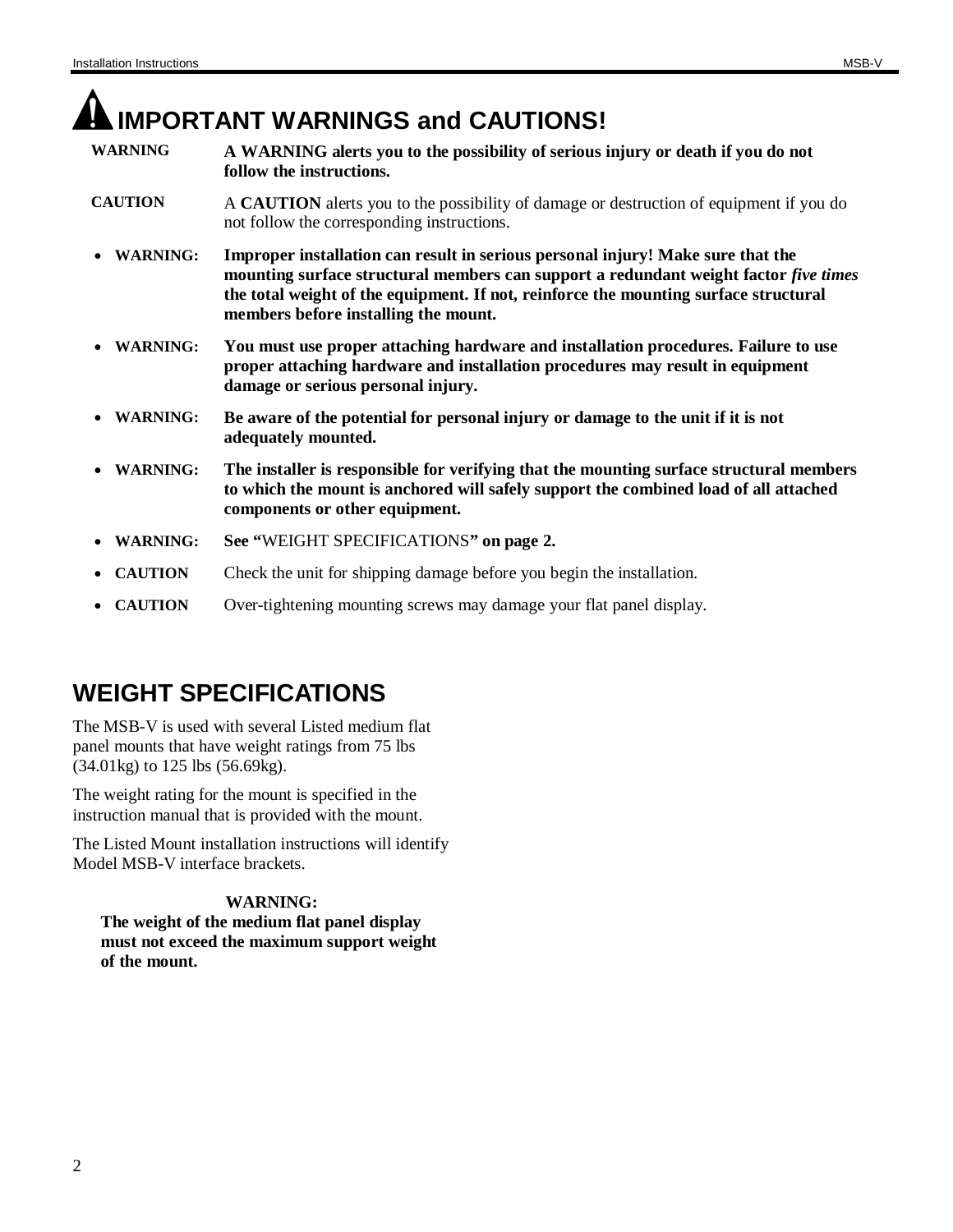| TOOLS REQUIRED FOR INSTALLATION 3          |  |
|--------------------------------------------|--|
|                                            |  |
|                                            |  |
| <b>INSPECT PARTS FOR SHIPPING DAMAGE 5</b> |  |
|                                            |  |
|                                            |  |
|                                            |  |
|                                            |  |
|                                            |  |
|                                            |  |
|                                            |  |
|                                            |  |
|                                            |  |
|                                            |  |
|                                            |  |

# **TOOLS REQUIRED FOR INSTALLATION**

• Phillips screwdrivers, No. 1 and No. 2

**NOTE:**Other tools may be required depending on your method of installation.

# **DIMENSIONS**





**Figure 1. Dimensions**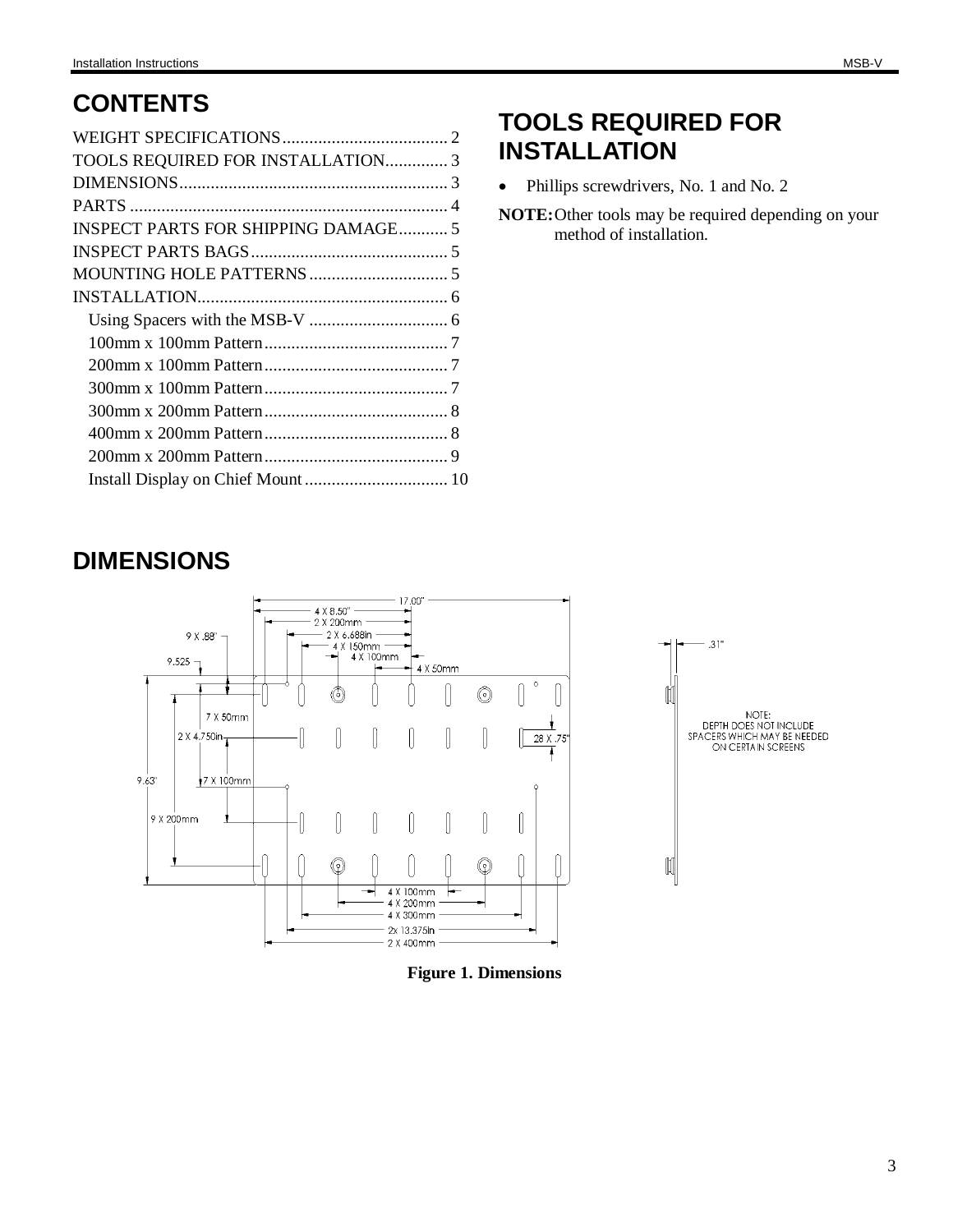# **PARTS**

Table 1 shows the parts bags that are shipped with the MSB-V universal interface bracket.

| <b>Item</b> | <b>Bag</b>     | <b>Description</b>                     | Qty | <b>Notes</b>                                  |
|-------------|----------------|----------------------------------------|-----|-----------------------------------------------|
| 10          | 10             | MSB-V with attached Mounting Buttons   |     |                                               |
| 20          |                | Phillips Head Cap Screw, M4 X 12mm     | 8   | No spacers needed.                            |
| 30          | A              | Phillips Head Cap Screw, M4 X 25mm     | 8   |                                               |
| 40          |                | Phillips Head Cap Screw, M5 X 12mm     | 8   |                                               |
| 50          | B              | Phillips Head Cap Screw, M5 X 25mm     | 8   |                                               |
| 60          |                | Phillips Head Cap Screw, M5 X 30mm     | 8   |                                               |
| 70          |                | Phillips Head Cap Screw, M5 X 45mm     | 8   |                                               |
| 80          |                | Phillips Head Cap Screw, M6 X 12mm     | 8   | No spacers needed.                            |
| 90          | C              | Phillips Head Cap Screw, M6 X 25mm     | 8   |                                               |
| 100         |                | Phillips Head Cap Screw, M6 X 30mm     | 8   |                                               |
| 110         |                | Phillips Head Cap Screw, M6 X 45mm     | 8   |                                               |
| 120         |                | Nylon Spacer, .750 x .344 x .50        | 8   |                                               |
| 130         | D              | Washer, Flat, M4                       | 4   |                                               |
| 140         |                | Shoulder Washer, 6mm OD x 4.1 ID x 7mm | 4   |                                               |
| 150         | Not<br>labeled | <b>Mounting Buttons</b>                | 4   | Used with 200mm x 200mm<br>mounting patterns. |



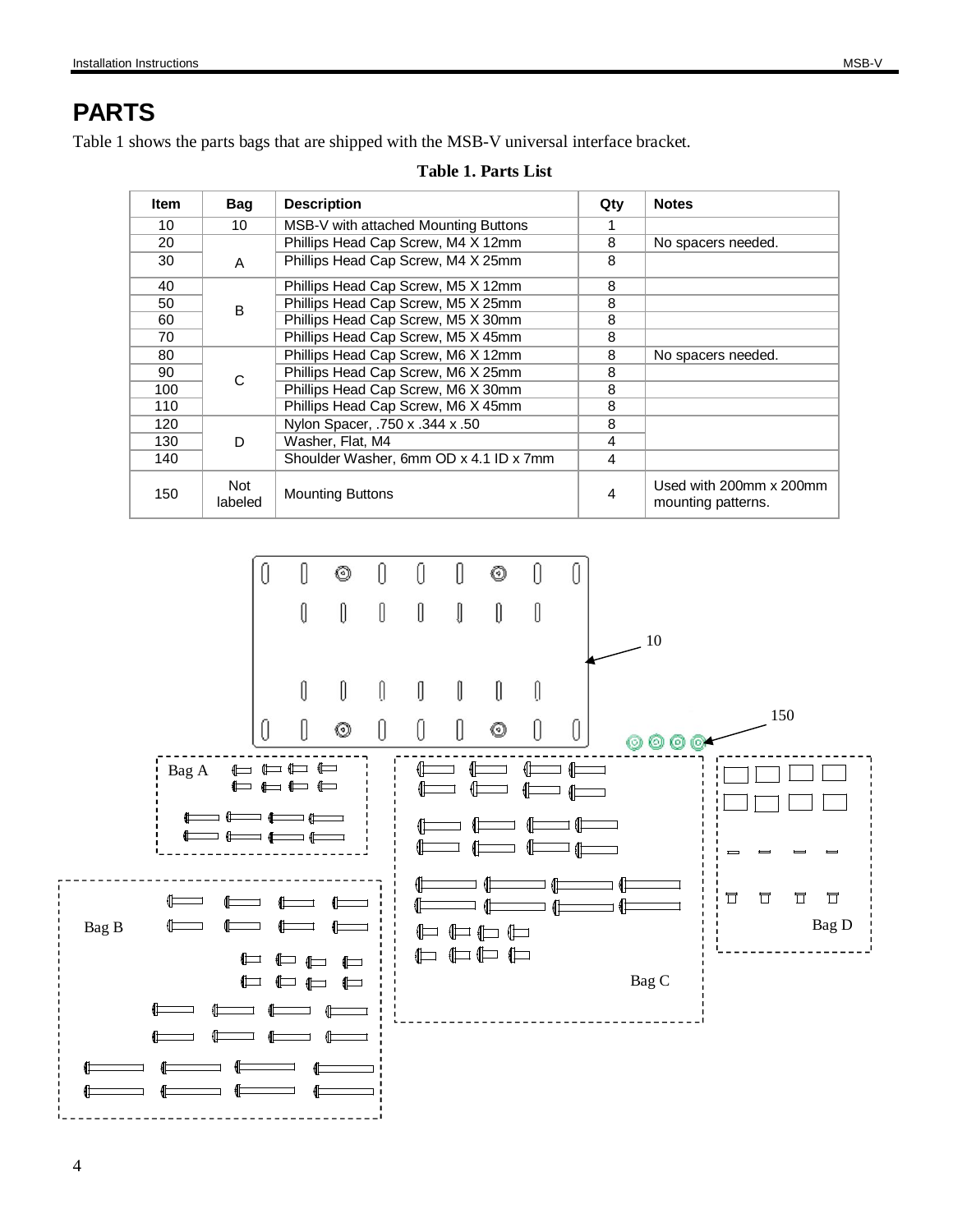# **INSPECT PARTS FOR SHIPPING DAMAGE**

- 1. Carefully inspect the parts for shipping damage.
- 2. If any damage is apparent, call your carrier agent and do not continue with the installation until the carrier has reviewed the damage.

# **INSPECT PARTS BAGS**

- 1. Carefully inspect the parts bags. For reference, see Table 1.
- 2. If any components or parts are missing, contact Chief Manufacturing.
- **NOTE:** Read all assembly instructions before starting assembly.

# **MOUNTING HOLE PATTERNS**

Table 2 provides a cross-reference list of the mounting patterns used with the MSB-V.

The MSB-V is adaptable to a multitude of mounting hole-patterns that are supplied on medium flat panel displays, as shown Table 2.

### **Table 2. Mounting Hole Patterns**

| <b>MSB-V</b>                                 |                                |  |  |  |  |
|----------------------------------------------|--------------------------------|--|--|--|--|
| Compatible with the following VESA Patterns: |                                |  |  |  |  |
|                                              | 100 x 100mm                    |  |  |  |  |
|                                              | 200 x 100mm                    |  |  |  |  |
| ٠                                            | 200 x 200mm (M6 and M4 screws) |  |  |  |  |
|                                              | 300 x 100mm                    |  |  |  |  |
|                                              | 300 x 200mm                    |  |  |  |  |
|                                              | 400 x 200mm                    |  |  |  |  |
|                                              |                                |  |  |  |  |
|                                              |                                |  |  |  |  |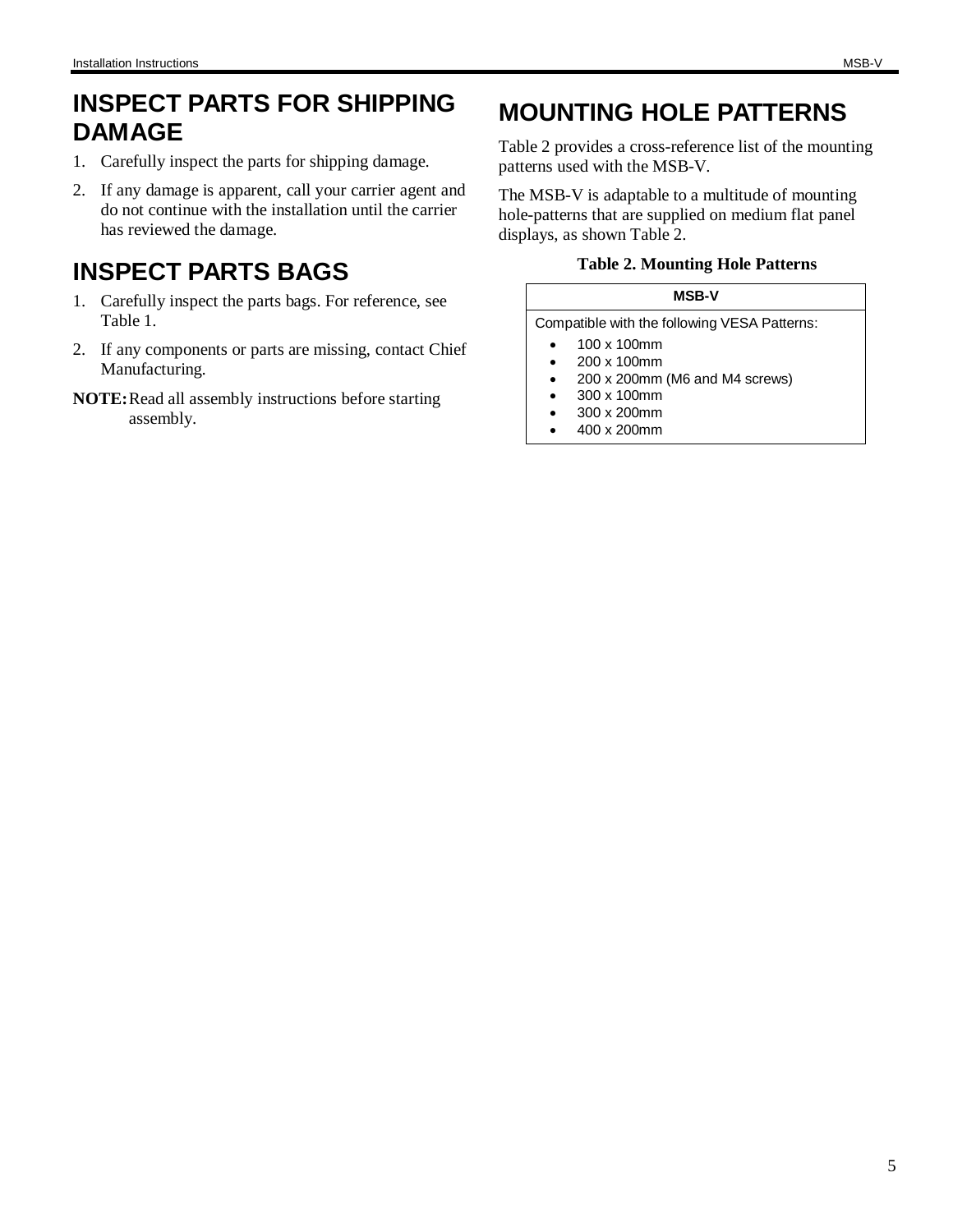# **INSTALLATION**

The following sections describe how to install the MSB-V interface for a specific hole-pattern on your display.

# **Using Spacers with the MSB-V**

### **WARNING:**

**You must use proper attaching hardware and installation procedures. Failure to use proper attaching hardware and installation procedures may result in equipment damage or serious personal injury.**

1. Lay the MSB-V (10) over the mounting holes on the back of the display, making sure to center the interface bracket as much as possible.

#### **NOTES**

- Spacers from Bag D (see Figure 3) may be needed if mounting holes of display are recessed or if screen has a protrusion that would require the MSB-V interface to be spaced away from the back of the display.
- Select screws from Bags A, B or C (see Figure 2), or (see Figure 3) if mounting holes of display are recessed or if screen has a protrusion that would require the MSB-V interface to be spaced away from the back of the display.
- 2. Perform the appropriate procedure, *as described in the following sections,* to attach the MSB-V (10) to back of display.

#### **WARNING:**

**The above recommendations on screw and spacer length are to be used as a guideline. You must use proper hardware size and length depending on your screen. Using improper hardware may result in equipment damage or serious personal injury.**



**Figure 2. For a Display without a Recess or Protrusion**



**Figure 3. For a Display with a Recess or Protrusion**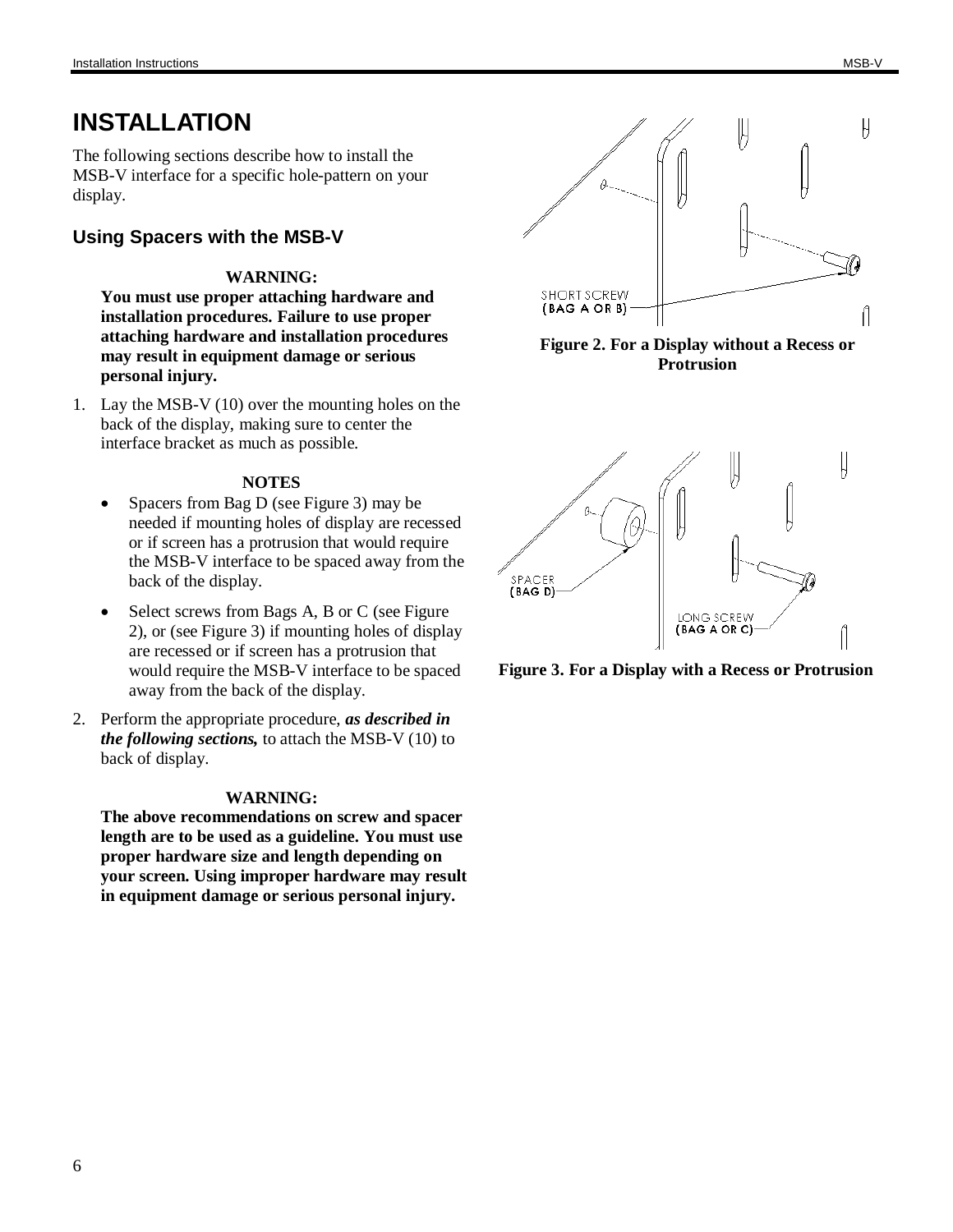For the 100mm x 100mm hole pattern, do the following:

### **NOTE**

Before starting this procedure, complete the "Using Spacers with the MSB-V" procedure.

- 1. Select four M4 screws from Bag A.
- 2. Attach the MSB-V (10) using the hole-pattern on the back of your display as shown in Figure 4.
- 3. Tighten each screw. To prevent equipment damage, do not over-tighten the screws.

# **200mm x 100mm Pattern**

For the 200mm x 100mm hole pattern, do the following:

### **NOTE**

Before starting this procedure, complete the "Using Spacers with the MSB-V" procedure.

- 1. Select six M4 screws from Bag A.
- 2. Attach the MSB-V (10) using the hole-pattern on the back of your display as shown in Figure 5.
- 3. Tighten each screw. To prevent equipment damage, do not over-tighten the screws.

## **300mm x 100mm Pattern**

For the 300mm x 100mm hole pattern, do the following:

### **NOTE**

Before starting this procedure, complete the "Using Spacers with the MSB-V" procedure.

- 1. Select eight M4 screws from Bag A.
- 2. Attach the MSB-V (10) using the hole-pattern on the back of your display as shown in Figure 6.
- 3. Tighten each screw. To prevent equipment damage, do not over-tighten the screws.

# 100mm X 100mm PATTERN





# 200mm X 100mm PATTERN







**Figure 6. Display with 300mm x 100mm Hole Pattern**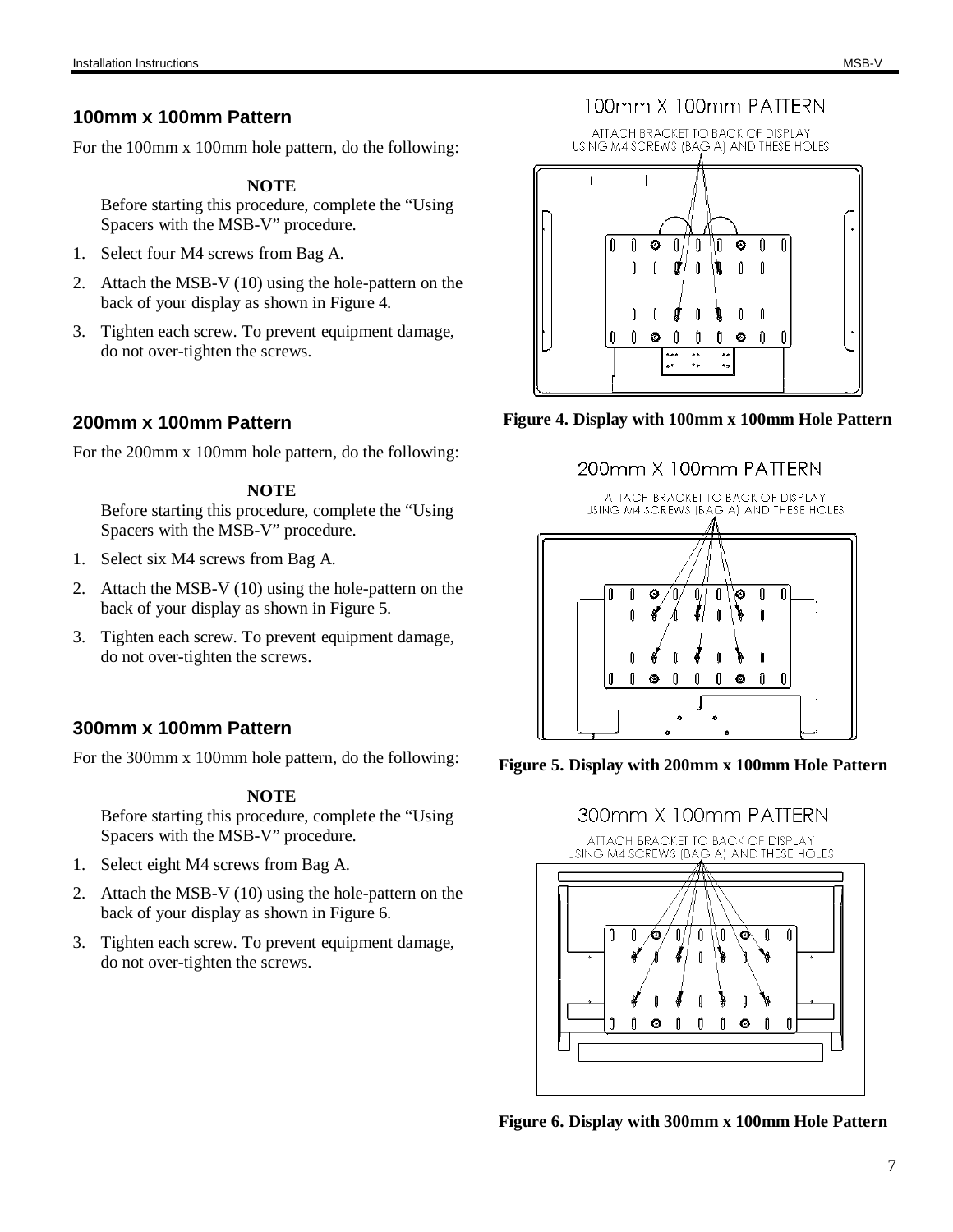#### **300mm x 200mm Pattern**

For the 300mm x 200mm hole pattern, do the following:

### **NOTE**

Before starting this procedure, complete the "Using Spacers with the MSB-V" procedure.

- 1. Select eight M5 or M6 screws from Bag B or Bag C.
- 2. Attach the MSB-V (10) using the hole-pattern on the back of your display as shown in Figure 7.
- 3. Tighten each screw. To prevent equipment damage, do not over-tighten the screws.

300mm X 200mm PATTERN ATTACH BRACKET THROUGH THESE HOLES



**Figure 7. Display with 300mm x 200mm Hole Pattern**

### **400mm x 200mm Pattern**

For the 400mm x 200mm hole pattern, do the following:

#### **NOTE**

Before starting this procedure, complete the "Using Spacers with the MSB-V" procedure.

- 1. Select six M5 or M6 screws from Bag B or Bag C.
- 2. Attach the MSB-V (10) using the hole-pattern on the back of your display as shown in Figure 8.
- 3. Tighten each screw. To prevent equipment damage, do not over-tighten the screws.

### 400mm X 200mm PATTERN

ATTACH BRACKET THROUGH THESE HOLES



**Figure 8. Display with 400mm x 200mm Hole Pattern**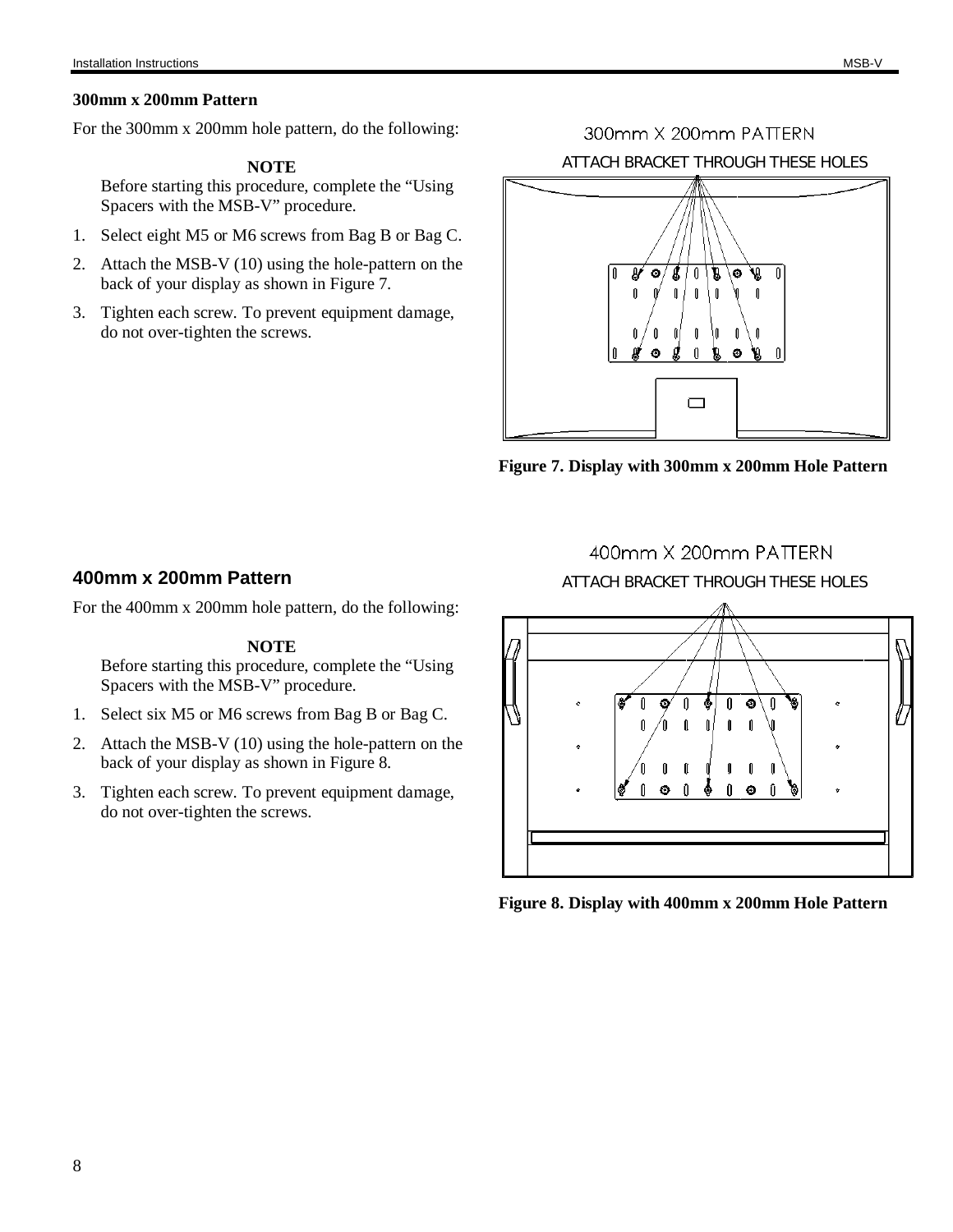### **200mm x 200mm Pattern**

For the 200mm x 200mm hole pattern, do the following:

#### **WARNING:**

**You must use proper attaching hardware and installation procedures. Failure to use proper attaching hardware and installation procedures may result in equipment damage or serious personal injury.**

- 1. Select the appropriate method, listed below, to attach the four mounting buttons (see Figure 9) to the back of your display:
	- As shown in Figure 9 and Figure 10, use four M5 or M6 screws (Bag B or C) to attach the four mounting buttons (150) to your display.

### **OR**

As shown in Figure 9 and Figure 11, use four shoulder washers (Bag D), four flat washers (Bag D), and four M4 screws (Bag A) to attach the four mounting buttons (150) to your display.

### **OR**

- x If 200mm x 200mm hole pattern is shifted high on the screen (e.g., Samsung LNR-Series), attach the MSB-V (10) vertically with four M5 or M6 screws (Bag B or C) as shown in Figure 12.
- 2. Tighten each screw. To prevent equipment damage, do not over-tighten the screws.



IF USING M4 SCREWS (BAG A), SHOULDER AND FLAT WASHERS<br>(BAG D) MUST BE INSTALLED WITH MOUNTING BUTTONS

**Figure 9. Display with 200mm x 200mm Hole Pattern**



#### **Figure 10. Attach Mounting Buttons to Display Using M5 or M6 Screws**



**Figure 11. Attach Mounting Buttons to Display Using Shoulder Washers, Flat Washers , and M4 Screws**





**Figure 12. Attach MSB-V to Display with Vertically Shifted Hole Pattern**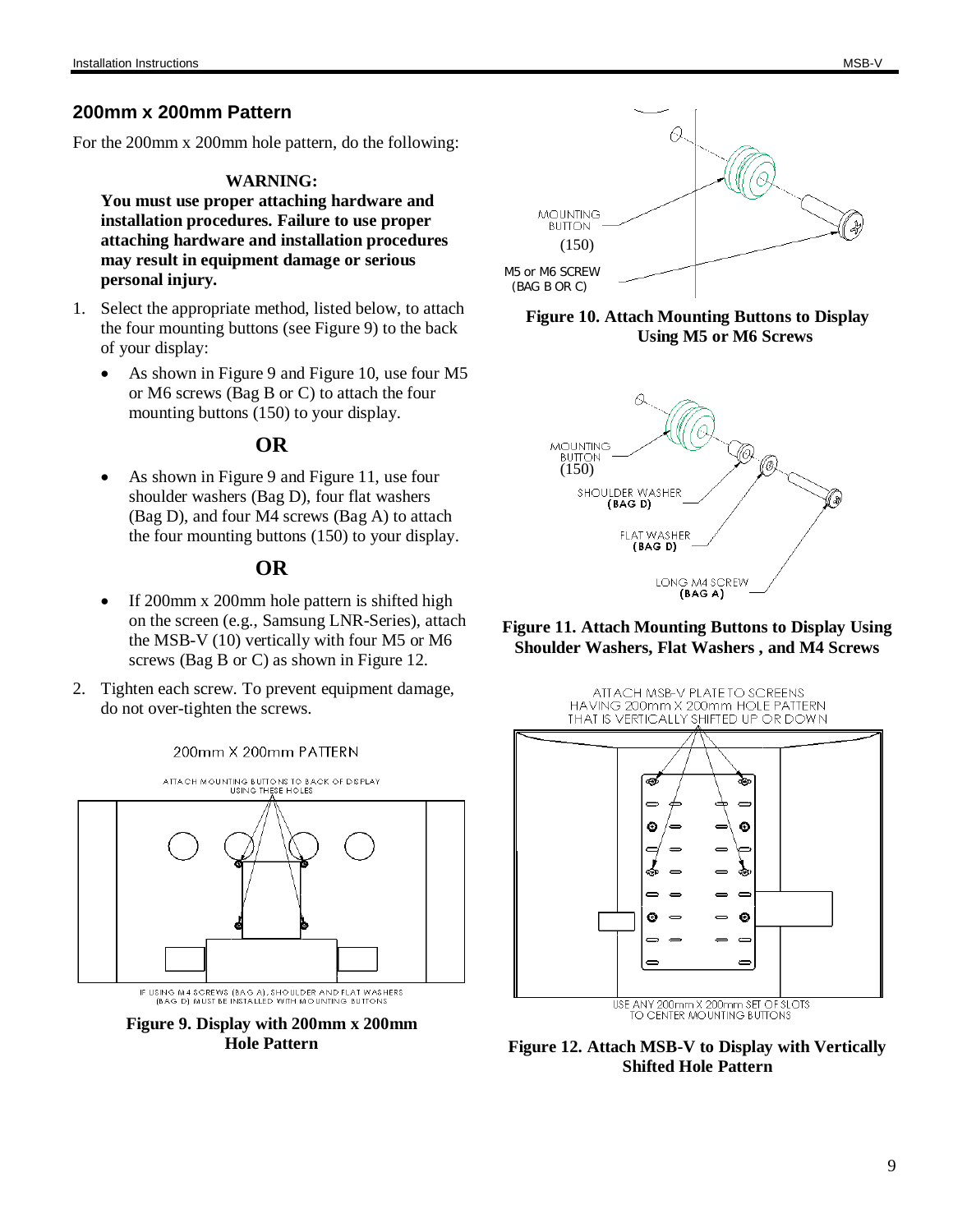## **Install Display on Chief Mount**

To install the flat panel display on the Chief mount, do the following:

- 1. Refer to the manual for proper installation procedures. If needed, use the Web to download the latest installation manual for your Chief mount. Refer to [www.chiefmfg.com.](http://www.chiefmfg.com.)
- 2. With the aid of another person, lift your display up to the Chief mount and align the mounting buttons on the MSB-V interface with the teardrop slots in the Chief mount.
- 3. Lower the safety latch on the Chief mount to secure your display, making sure the latch is completely engaged.